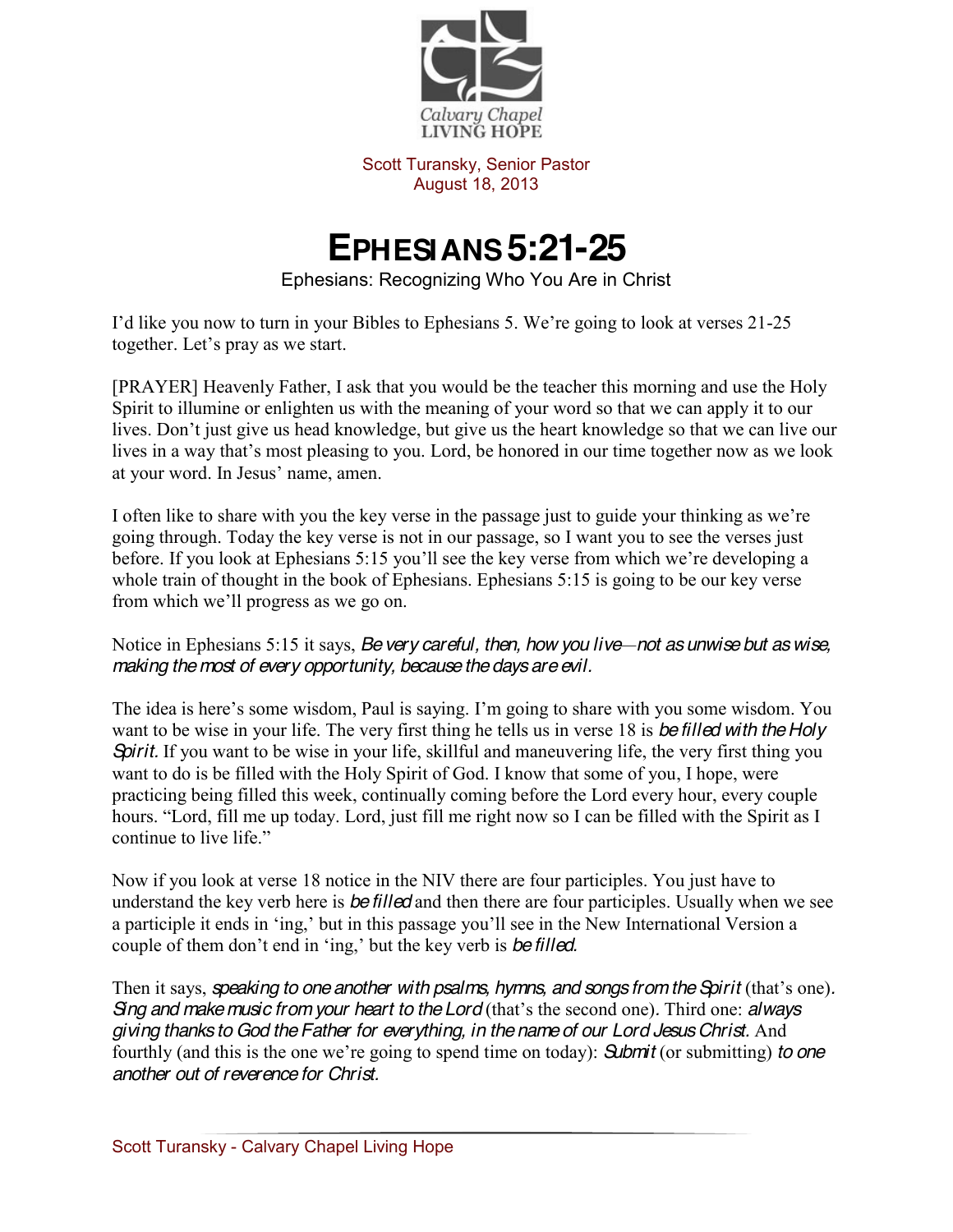These are participles falling underneath the verb *be filled with the Spirit.* If you look at this in the ESV version you'll see that each one of those does have the 'ing' at the end, making it a little clearer that these are subservient to your key verb which is to be filled. So if you're going to be filled with the Spirit, here are some examples of that and there are four of them mentioned there.

The one we're going to talk about is the last one in verse 21, submitting to one another out of *reverence for Christ.* I think it's helpful to understand the grammar of a passage. Sometimes we lose things in the translation. I'm talking about the Greek grammar.

I want to take you to another passage that's similar to this because I'm going to refer to this passage today. I want you to see there's a similar issue going on in Matthew  $28:19-20$  because there's one verb here. I underlined them there, but I want you to see there's one verb.

The verb isn't go. The verb in that passage is *make disciples*. When Jesus is giving instructions to His disciples about what they're to do, the primary verb is make disciples and you're going to do that using three participles. Three ways: you're *going*, you're *baptizing*, and you're *teaching*. Notice *teaching them to obey everything I have commanded you.* I'm going to come back to that idea in just a moment.

I'm just giving you some grammar in the passage so you see how it all flows in this passage in Ephesians 5 because now he said be *wise*, he said *be filled with the Spirit*, *submitting*, and then he's going to list six different categories of people and he puts an article, 'the,' in front of them.

When we come to verse 22, look at your passage there, in Ephesians  $5:22$  it doesn't say 'the' in the English because it wouldn't be appropriate, but it stands out in the Greek. It says, *the wives*, and then continues to talk about wives.

Verse 25: *the husbands.* The article is there. In chapter 6:1 – *the children.* Chapter 6:4 – *the fathers.* Chapter 6:5 – *the slaves.* Chapter 6:9 – *the masters.* There's an article in front of each one of those categories of people describing how we can all be wise, we can be filled with the Spirit, and now I'm going to give you examples and apply this to each area of your life. That's what he's saying.

Those are all about family and work. That's where we're going to be spending our time over the next few weeks, taking the scriptures now and applying them to family and to work.

When we look at God and how He created the world, we see there are four institutions that God created. I want you to understand what they are because each one of them has a different sphere of influence.

The first one is the individual, the individual person. We all are individually responsible before God. So young people today, you have a responsibility to come before God yourself, not just through your parents. Husbands, you have a responsibility to go directly to God, not through your wife. What we're saying is we're coming to God as individuals and God has designed a sphere for us, that's number one.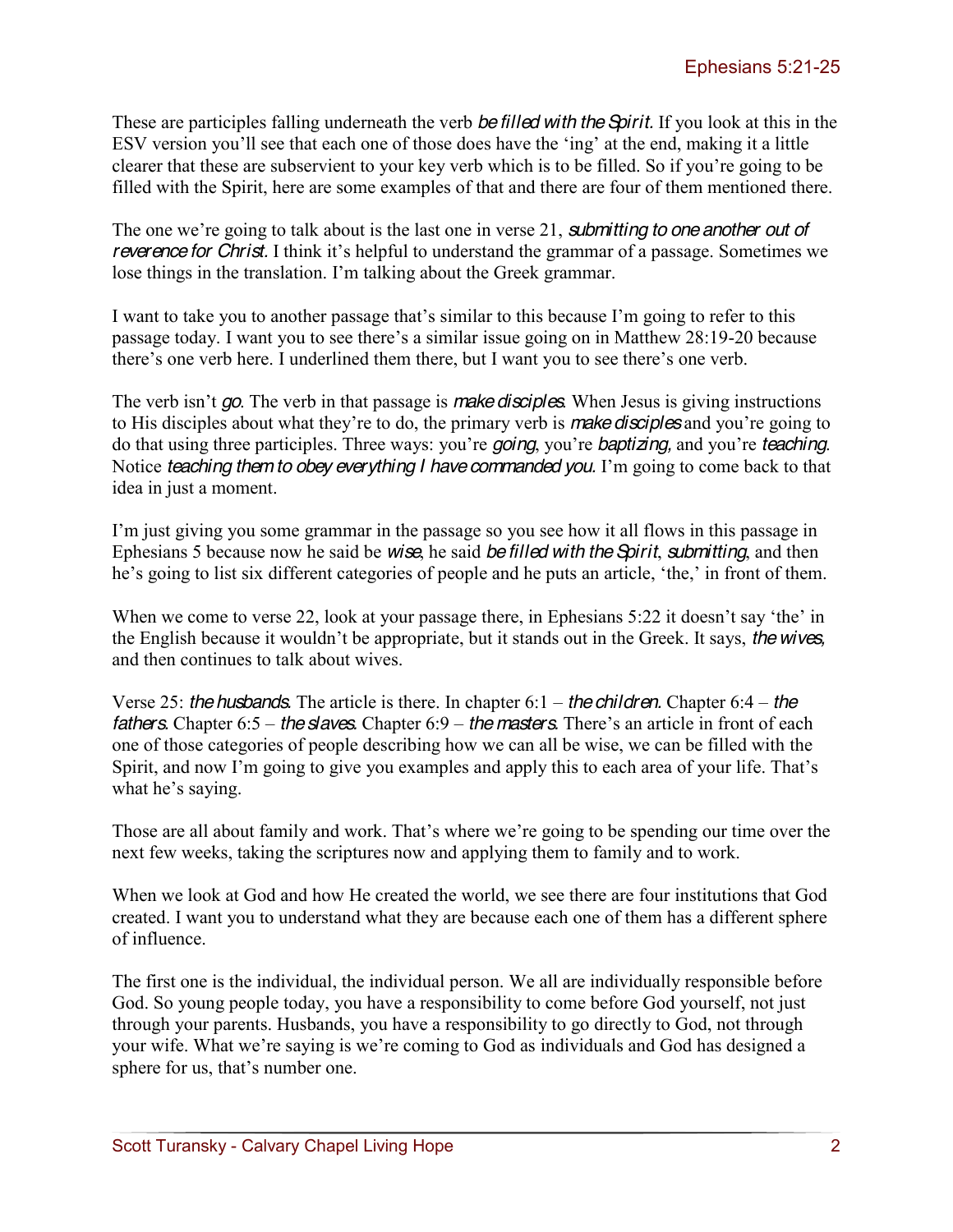A second institution that God created is the family. That's the first institution He created in the garden there is the family. He gave them instructions. The purpose of the family is to be a laboratory for growth, an evangelism and discipleship center to spread the message of God's word to everyone. That's the purpose of the family. It's not just to have a close family. The purpose of the family is to be that discipleship and evangelism center.

The third institution that God created is the church. The church is to be that other family, God calls it a family, a spiritual family where we are also the evangelism and discipleship center. God is using the church as the vehicle to distribute His message of the gospel today. The fourth institution we see in the Bible (and there are only four) is government. The purpose of government is to be an oversight; punishing what is evil, rewarding what is good. That is the purpose of government in the scriptures. So we have those four institutions that are very important.

One of the foundational principles that I find important for the church today comes from Matthew 28:19-20. Remember in that passage it says, *and teaching them to obey* (or observe) *everything I have commanded you.* 

In the past the church has viewed its purpose to really help individuals become stronger spiritually. So we want every person to be strong spiritually. But I don't think that's enough according to God's word. I am convinced that God would have us as the church also be helping people be strong in their relationships in their lives. Strong as husbands and wives, as parents, strong as coworkers, strong as citizens. We have an obligation I believe as a church not just to help you be strong individually in your personal life but to strengthen you and give you wisdom about how to relate to other people.

That's why in coming to Calvary Chapel Living Hope we call our website Take Jesus Home. The idea is take it home, put it into practice in your roles and relationships in family life. It's not just about you and helping you be strong. It's helping you know how to relate and take the truths of God's word and apply them in other places. I'm convinced that that's the task of the church.

I don't want you to think that we're emphasizing family here at Calvary Chapel Living Hope because Scott Turansky is part of the National Center for Biblical Parenting. That's not why we're doing it. That's convenient, but the reason we're emphasizing family here is because I believe God has mandated the church to value children, to pass the faith on to the next generation, to help parents understand who to work with their children, how to help husbands and wives be strong in their relationships together. It is a mandate that God has given us.

As I go around and teach all over the country, there are more and more churches that are catching that vision or saying, "Yes! We believe that in Matthew 28 when it says *teach them to obey all of the commands* we're talking also about all the things Jesus said regarding marriage and family and work and so on." That's why we're doing what we're doing here at Calvary Chapel Living Hope.

Today we're going to look at a passage about wives and we're going to spend some time talking about each one of these categories over the next several weeks. But before we talk about wives I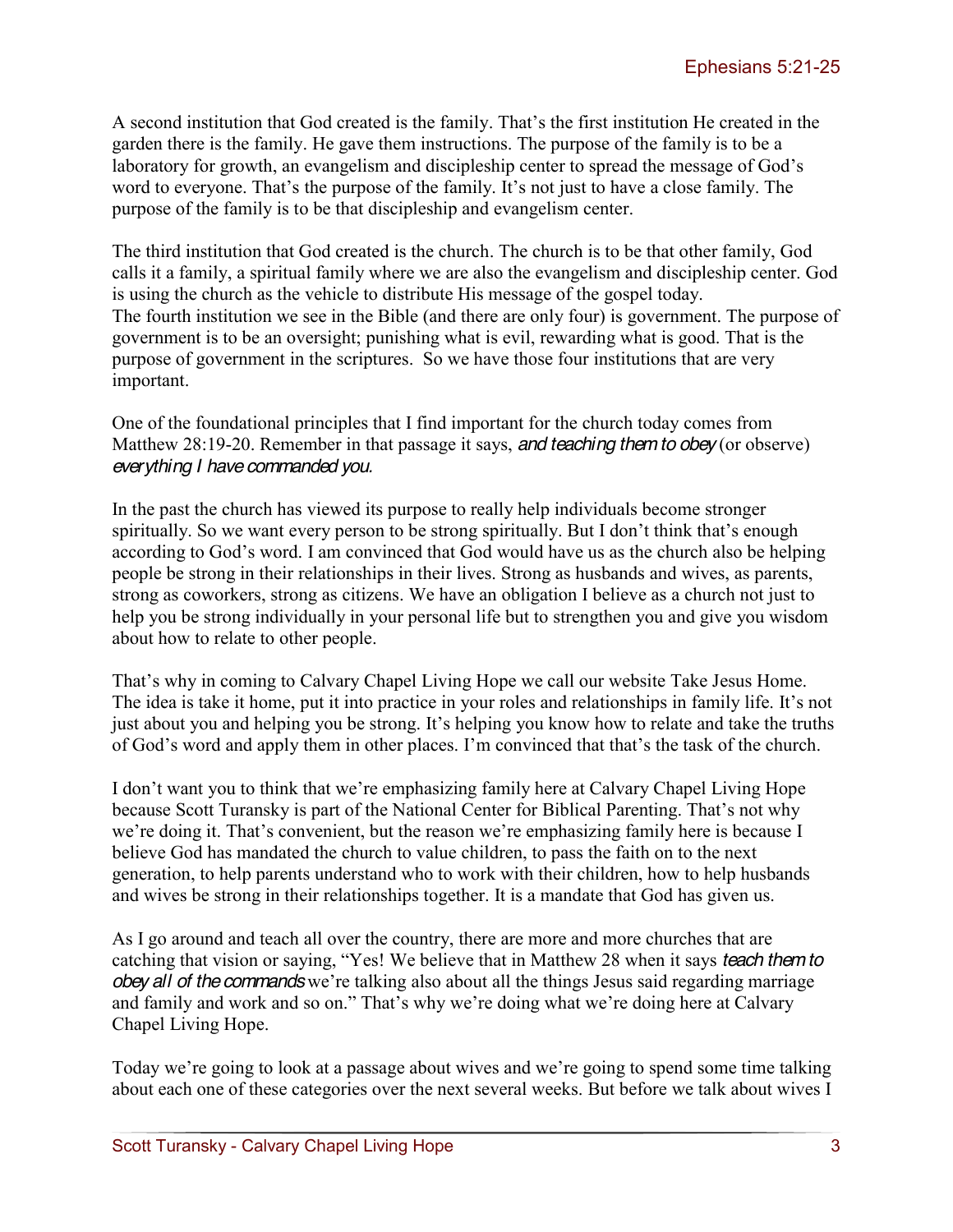want to talk to you who are single or young people today. Because there are two reasons you want to listen up to what we're going to say today. I don't want you to say, "Oh this is about marriage. I don't need to pay attention to this." No. There are two reasons you need to listen to what the Bible has to say about this.

One: because someday you may be married. Not everybody who is single ends up getting married, but if God allows you to get married you're going to want to know what the Bible has to say about wives today and husbands next week. You need to know what God has to say because biblical thinking results in good practice. If you don't have biblical thinking you're going to end up going astray and doing some crazy things. You want to have biblical thinking and so that's important.

The second reason is because maybe you won't get married, but you will be in contact with other people who are married and you'll want to know how to interface and how to talk about such things. Because God has contained in His word the success principles we need for life.

Today we're going to be talking about wives in particular and God has something to say to wives about here's how to make a marriage successful. I want you to know this and so that's why we're headed into this passage.

Before we get into Ephesians 5 I want to make sure you know what the key verse about marriage is in the whole Bible. The key verse about marriage in the Bible is Hebrews 13:4. Hebrews 13:4 says this: *Marriage should be honored by all.* 

Marriage should be honored by all. That means it should be respected. That it means it should be valued. Marriage today in our culture has come on hard times with a lot of people having a hard time with marriage in one way or another. The passage here, the key passage is *marriage should be honored by all.* That's a significant thing. God designed the institution of marriage for a lot of good things.

In Genesis 1 and 2 we see that God created Eve as a companion. So marriage fulfills a companionship role. It was not good for man to be alone so He created this beautiful help for him so they could be companions together and so they could enjoy the companionship role of marriage.

In 1 Corinthians 7 we talk about sex in that passage and it's talking there about give sex away to your married partner, to the person you're married to. The idea there is sex is a ministry. I mean I don't think that way, but that's what it is. Sex is a ministry in marriage. That's how God designed it. That that is the place, marriage is the place where sexual needs are satisfied.

In Ephesians 5 we see the integration of marriage in this passage as a way for spiritual needs to be met as God has designed them. So if you're married you just need to know that God's primary discipleship place for you is in your home. God designed the husband/wife relationship to be the primary discipleship relationship so that you're growing and learning together and God's bringing you together and enjoying all of those things. The spiritual growth.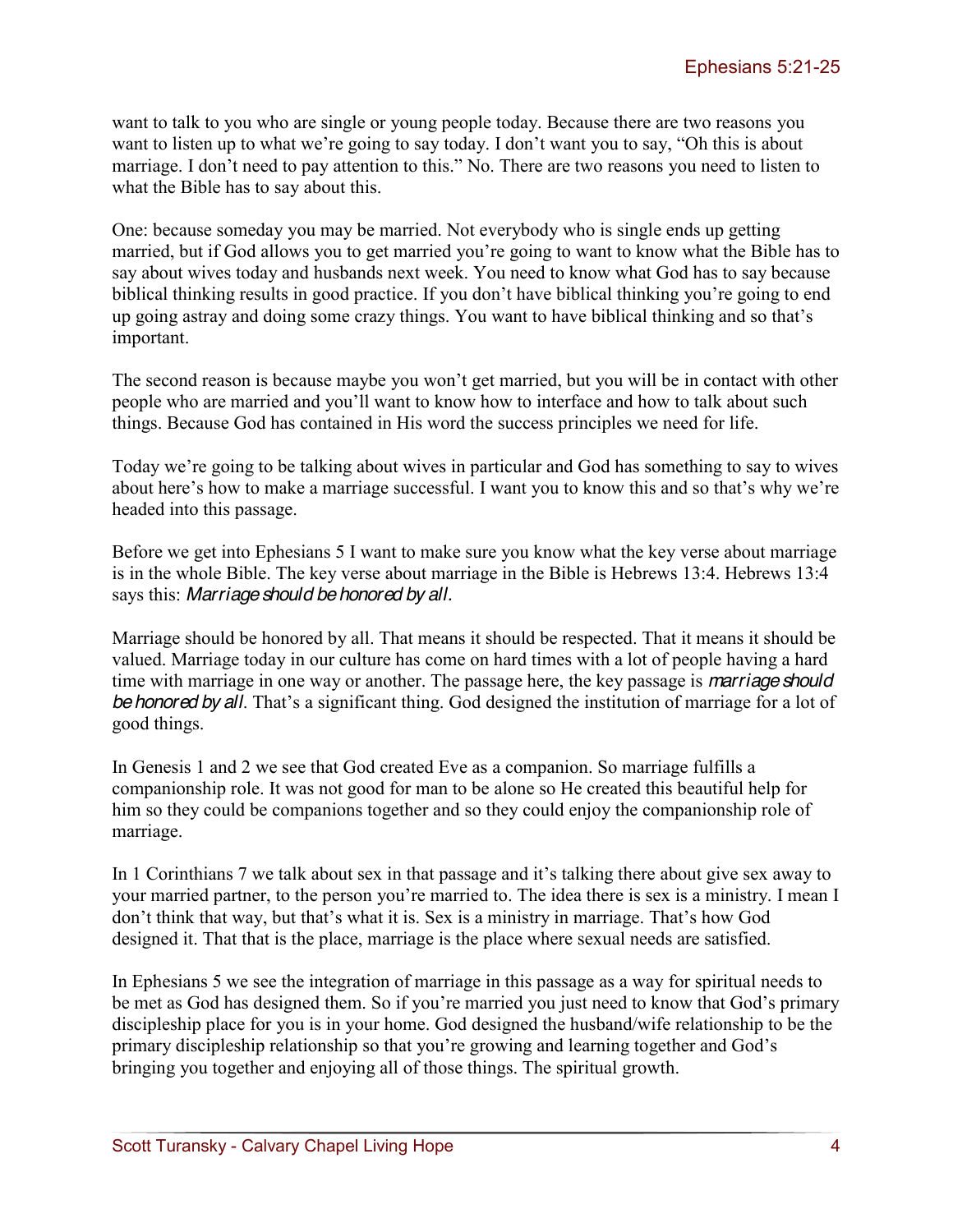I know we're talking about the ideal here and some of you are in situations where that is very difficult. That's why it's important to look at your part. Whether you're a husband you're going to look at your part, wife you're going to look at your part, and you're going to look for ways to maximize your marriage using the instructions that God gives to us in His word.

With that we go to Ephesians 5:21 where it says, *Submit to one another out of reverence for Christ.* That is not about wives; that's for everybody. I know we're going into wives, but that's a statement to everybody that he's writing to there. Submit to one another out of *reverence for Christ.*

Verse 22: *Wives, submit yourselves to your own husbands as you do to the Lord. For the husband is the head of the wife as Christ is the head of the church, his body, of which he is the Savior. Now as the church submits to Christ, so also wives should submit to their husbands in everything.*

Let's define submission. I like this definition of submission that I wrote. I like this definition of submission because it seems to describe what submission really is: an act of faith by which someone gives up their rights in order to serve someone else.

Next week we're going to look at the word for husbands which is the word *love* and surprisingly I think it can be defined in a very similar way. Love could also be defined as an act of faith by which someone gives up their rights in order to serve someone else.

I'm convinced that the two words **submit** and *love*, they're not exactly the same, but there is a part of them that's saying I'm giving up my rights in order to serve someone else. Now I'm not suggesting they're exactly the same, but I'm suggesting that they have enough in common that we can say that when a husband and a wife are filled with the Holy Spirit (that's the context we're in) then you'll see it in the way they relate together.

I think the reason many people react to the word submission in marriage has to do with mistreatment or being taken advantage of. We'll talk about that in just a minute, but now let's just talk about God's design here. Most of us would have no trouble submitting if we knew the other person really loved us. If they were giving up their rights for us we would have no problem giving up our rights for them. It's when someone becomes selfish in the relationship that it makes it hard to submit or to love that person. That's when it becomes difficult.

I think submission just in general is a hard thing. We tend to want independence. We consider that a prize in our culture. Individualism is so important in our culture. Is there anything wrong with a woman being independent? No, there isn't. But if a mindset develops that my rights are more important than sacrificing those rights for my mate then we have a problem. Independence can become the enemy of interdependence that God wants us to have in a relationship together.

In other cultures besides the United States there is a greater sense of community than we experience here. If you ever have a chance to travel to a third world country, in Kenya, for example, there is a greater sense of family. So the family unit is much more important even than in America and certainly the community is important.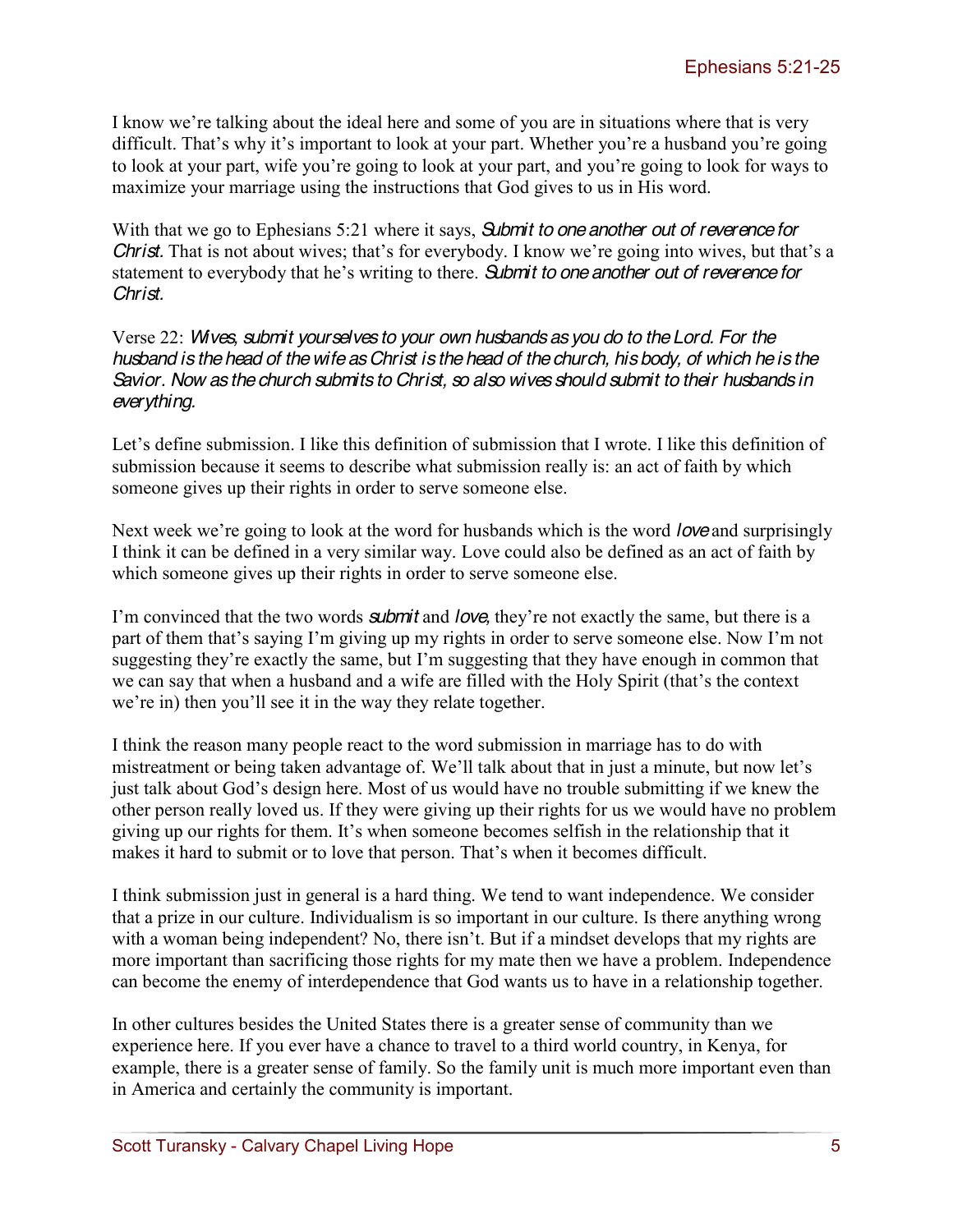In America we emphasize individualism and that individualism sometimes even works against the godliness that God would have for us especially in the marriage relationship. It can lead to the idea that "I'm not going to submit to anyone. No one is going to tell me what to do." But God has a different plan for the marriage dynamic and what happens.

Submission is a kingdom principle. It's on that principle that the family operates. It's on that principle that the government operates and that even Christ operated when He was here on earth in His personal ministry. It's something that God has commanded us.

God has success principles for marriage. He's starting here with wives. Next week we're going to talk about husbands.

The problem is that when someone's mistreated or something bad happens it makes it very difficult to do your godly role. It's very difficult to give up your godly rights to serve someone else. And so we end up asking questions. When red flags come up we start saying things like, "What if he's selfish? What if he mistreats me? What if he misspends our money? What if he isn't on the same page spiritually?" Well, let's come back to those challenges in a minute. But don't let those objections cause you to leave God's standard that He's designed for this relationship.

You might find it interesting in verse 22 that the word **submit** is not there. I know it's in your English Bible, but in the Greek Bible in verse 22 the word *submit* does not exist in the passage. That's why in some of your versions it's in italics. Because it's borrowed from the previous verse.

Verse 22 basically says this: *wives, to your husbands* – implying taking the word out of verse 21, *submitting* to your husbands. So it's implied there and it's reasonable to write it in English. But you have to understand it's not there. And what does that say? It says this idea of wives submitting to their husbands is tied in to this bigger picture that he says of what all of us should be doing and that is offering submission to each other.

I want to make another point here to you husbands because husbands I want you to notice that the command is not to husbands. Sometimes husbands think it's their job to force their wives to submit. That's not what this passage is talking about. This is a command to wives and it's a gift that they give in their relationship.

This passage isn't about rights. If you want to learn about the rights that a husband or a wife have in their relationships or rights for women or something like that you're going to find that in other passages, not in this one. This is a passage that's talking about what makes a marriage work? So we're looking at what that looks like in a very important way.

The idea of the equal rights movement that we've had in America has been actually good for our country in a number of ways because it's raised the awareness level that sometimes women in the job market are not treated equally with men in the job market who are equally qualified and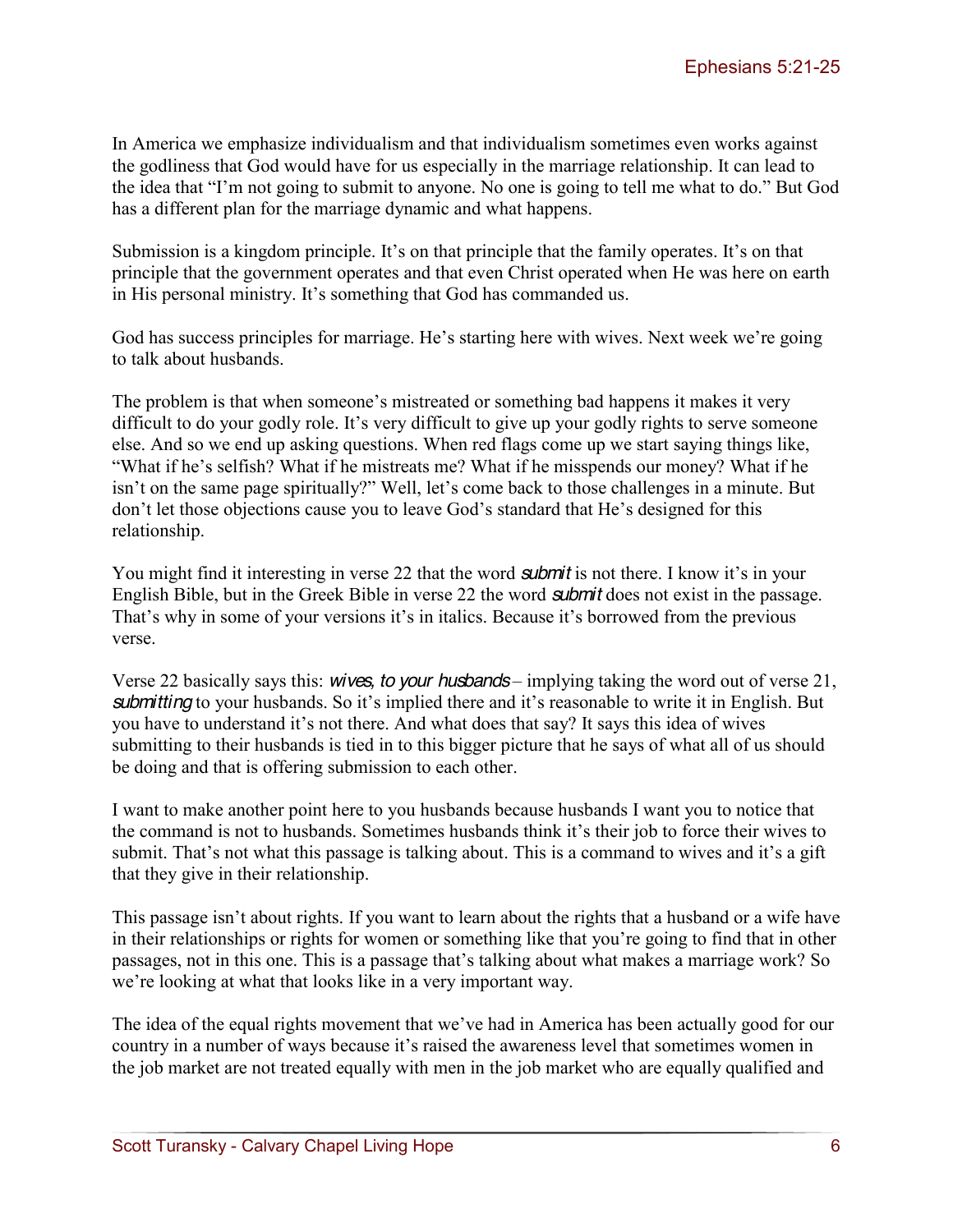so it's done some really good things to raise the awareness of that and bring some equality where that is important.

But sometimes there's an overemphasis on the equal rights so much that it gives the impression that men and women are the same, that there's sameness continually in their relationship. That is partially true. We have to understand that there is some sameness between men and women as we come before God.

Here's a verse that illustrates this. In Galatians 3:28 it says, *There is neither Jew nor Gentile*, *neither slave nor free, nor is there male and female, for you are all one in Christ Jesus. There's* sameness there.

In Ephesians 5 he's not talking about that, he's talking about roles and relationships within the family. But sometimes a reaction (to like the equal rights movement) causes an overreaction and causes some people to miss the truths that God has designed.

See, God designed men differently than women. They are different. They are not the same. God has designed marriage to unite a man and a woman who are different in order to help them understand and grow and be the people that God wants them to be. But they're different. They think differently.

Years ago I was sitting on the bleachers watching a baseball game. One of my kids was playing and the parents are just sitting around and the umpire says. "Staaah." That's what he does for a strike. The lady behind me says, "What was that?" And she said, "He's grunting." Because he didn't say "strike," he says, "staaah."

So I said to her, "You've got to watch his finger because if he points his finger to the dugout then that means a strike and ignore what he says because that's just his statement that it's a strike in this case." She says, "That's a guy thing." That's what she says!

We're all laughing on the bleachers now about the guy thing and so I said, "Well just imagine if we had a woman behind the plate. We'd have a paragraph and we'd never get the job done of playing this game." And again we're laughing about that, just drawing a distinction and recognizing the difference between men and women.

They handle things differently. Men and women are different. If you have any doubts just look at the difference between a barber shop and a beauty parlor. If you go into a barber shop it's quiet. You pick up the magazine, you can read the magazine. If there's a conversation going on we're all talking about the same thing in the barber shop. You go into a beauty parlor, it's very different. You might have three beauticians and you might have three customers in there getting their hair done and then you'd have six conversations. The amazing thing is that some of those ladies are participating in a number of the conversations at the same time. It's very different.

If two guys go fishing they can hang out the whole day, say very little, come home, "Hey honey, how was your fishing trip?" "It was great! I had great fellowship with Bill! We had a great time."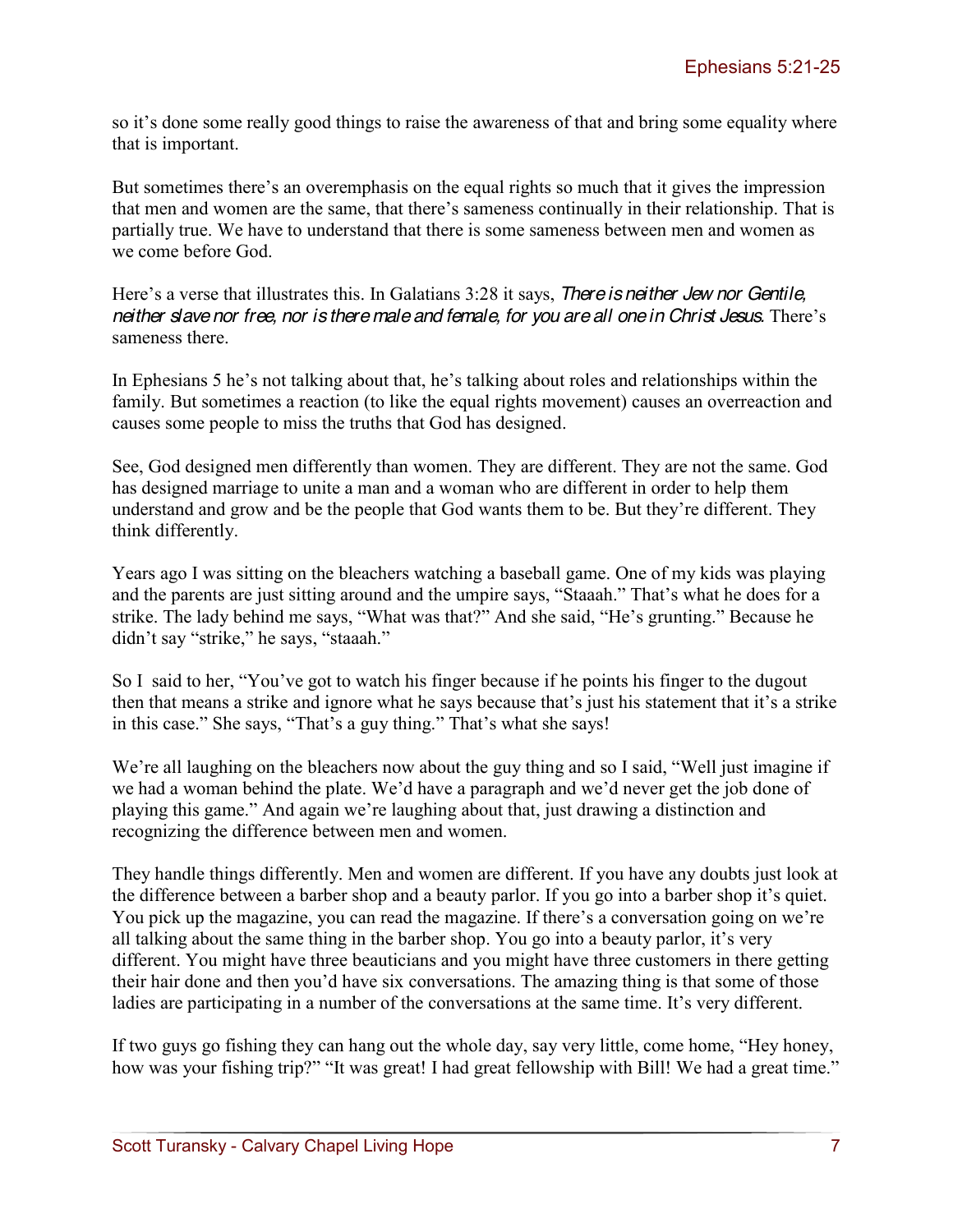They didn't have to say anything and have great fellowship. It is different. Men are different than women.

Sometimes the same thing happens in a marriage relationship. Husbands do a lot of grunting like the umpire calling the strike and wives wish their husbands would talk more. I think next week when we talk about love we should bring that in because husbands probably should demonstrate their love by talking more to their wives. But there's a big difference between men and women.

I feel a little uncomfortable (and maybe you feel uncomfortable reading this passage) about submission because in our culture submission has some negative connotations. But the reality is God has designed His word for us not to evaluate it and decide whether we want to do it or not, He's designed His word to contain the success principles that we need. Our job is to read what it says, apply it to our lives, and obey it and maybe we'll understand it later. Our job is to do what God wants us to do.

God designed the marriage relationship, He designed each person, the husband and the wife. He knows what makes a marriage relationship successful. There's something about this passage about wives that God knows wives need to hear. And so in giving success principles for marriage he says in verse 22, *Wives, submit yourselves to your own husbands as you do to the Lord.* 

The *as you do to the Lord* is very similar to the previous verse where it says *out of reverence for Christ.* There's this very important principle about relationships in life, that we foster the relationship with someone not because we're going to get some response back from them, because we may not. They may not submit or love in return. Our job is to be involved in that relationship because we're pleasing God. That is our task. To do what God wants us to do.

It's an important principle to remember because there are times when the relationship in marriage is a difficult one, it's hard because the person isn't doing what you want them to do or they're being selfish in one way or another. It's in those particular moments that we must remember that we are doing what God wants us to do in our marriage because we're pleasing God, not because we're getting some reward of pleasure from our mate.

Ray Stedman says, "The great issue for the Christian must never be 'what I want versus what he wants,' but 'what does Christ want me to do? What does He want out of this situation?' The great question must ever be, 'what does Jesus Christ, living in me, expect of this relationship?"

Another verse that really speaks to everyone, but it just ties in here and is helpful for us to understand because this verse would apply to anyone in a marriage relationship, but it's talking about how we need to give up our own rights again. *Do nothing out of selfish ambition or vain conceit. Rather, in humility value others better than yourselves* (or *above yourselves*)*, not looking to your own interests but each of you to the interests of the others. In your relationships with one another, have the same mindset of Christ Jesus. That's Philippians 2:3-5.* 

It's important for us to understand what God has for us. There's a sacrifice, there's a giving up, and God is designing that here in the passage as a success principle.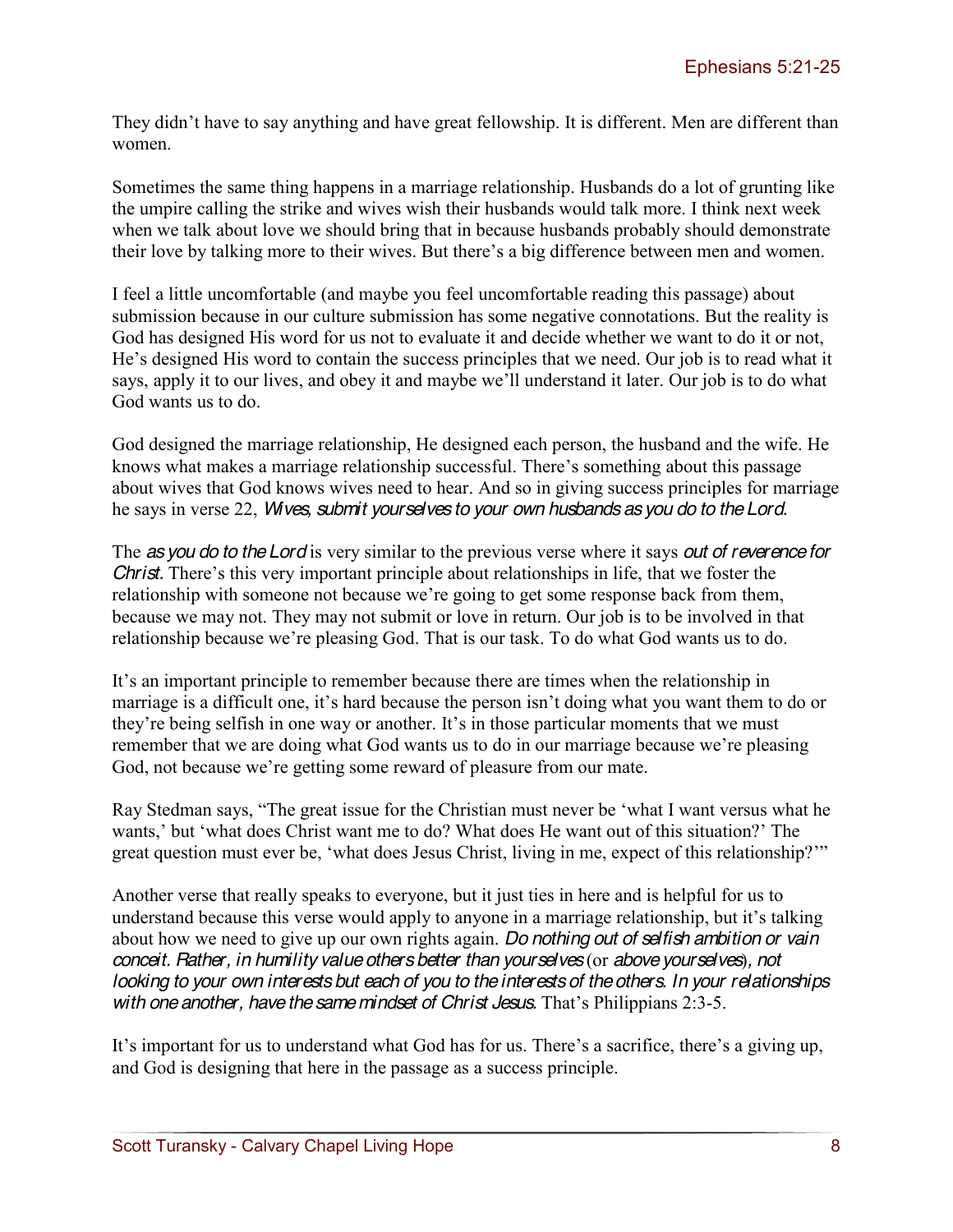Verse 23 in our passage: *For the husband is the head of the wife as Christ is the head of the church, his body, of which he is the Savior.* 

Let's talk about what the word *head* means because some people will take this word *head* and what they'll do to try to make this palatable and understand it is they'll describe the word *head* as source, which is one of the possible meanings. The idea is that it's out of man that woman came and the original source of the woman was man. Just like if you say the head of the stream, that's where the source is and it comes from that.

The same thing some people would say is what they're saying in this passage. But I don't think that's the best translation of this. Let's just take it for what it's saying. We're trying to evaluate the context, not try to make the passage palatable to our culture.

I think that in the context it's talking about authority and responsibility. Submitting and headship seems to fit more in line with this idea of authority than the source idea does. Notice it says here that *Christ is the head of the church*. Paul can't help himself now. He's got to elaborate on that a little bit here to help us understand what he's saying so that we understand him.

What he's really saying is there's two words really that we describe our relationship with Jesus. One of them is *Savior*. He's rescued us. The other is *Lord*, He's the boss. He's using the word *Lord* here. I'm not suggesting that husbands should be bossing their wives around. That would not be loving. We'll talk about that next week. But there's this relationship that exists here that's being talked about. You want to have a successful relationship, wives, you want to take in mind what the Bible has to say about being successful in that relationship.

It's important to not misrepresent this passage. Because some would say that religion puts women down. Maybe some religions do, but Christianity surely doesn't. Christianity elevates women and helps them to experience value in relationships.

When Christ was on earth He surprised people by the way that He talked with a woman or spent time with a woman or engaged with a woman or had a woman come and wash His feet. The others would say, "What are you doing? Don't do this." But Jesus had a very important purpose as He was working with people to treat people with value. And He did that with women as well. Christianity elevates the role of the women in society.

Let's go back to marriage though. We're not just talking about men and women here, we're talking about marriage. I want to tell you some things that submission is not. Just so we understand this.

One, it's not passive. It doesn't mean we just wait around waiting for someone to tell you what to do. Submission can be very active. Secondly, it doesn't mean you're a slave. Remote control, potato chips – that's all for now until later this evening. That kind of relationship is not what we're talking about here. We're not talking about being a slave. It doesn't mean that the husband does all of the important work and the wife doesn't do important work. That's not what it means.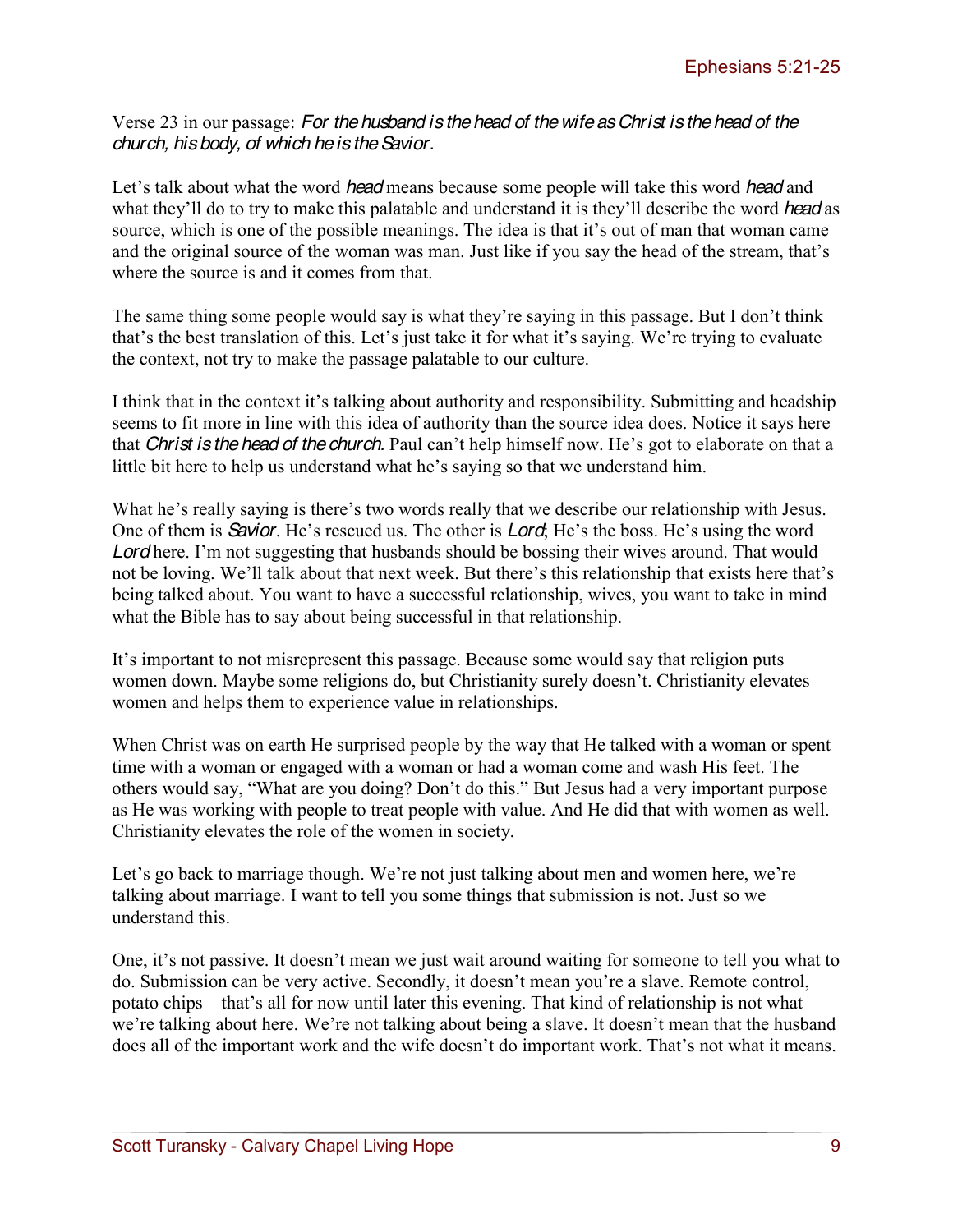In fact, if we were to take this into military terms we would not see a sergeant and a private kind of relationship. That's not what we're talking about. We're talking about in military terms it's two officers equally qualified, equally skilled, equally ranked. But one of them is the leader in this particular case, both having skills and abilities and choosing which ones are going to do what in that situation. That's the kind of picture we're looking at here.

If you look in verse 24 notice the words *in everything* I think again leads some people to misunderstand this word submission because we know that there's an emphasis here on what makes a marriage successful. But the Bible doesn't teach that you submit in everything. We know that there are times when we need to be generally submitting to our governmental leaders. But Peter and John in Acts were called in before the governmental leaders and said, "Don't preach the gospel anymore!" and their response was, "Who should we obey? Do we obey God or do we obey man?" So there are times when you don't just do whatever the husband says. You're evaluating that with an attitude of submission though you may take a stand that that isn't the right thing to do.

One more thing I want to say that submission is not. It's very important here. This passage is not talking about women submitting to men. This passage is talking about a husband and wife relationship. We're only talking about wives. There's nowhere in the Bible you're going to see anything about women must be subservient to men. That would be wrong thinking.

A biblical Christ-centered relationship today can thrive. That's the beautiful thing about marriage. A biblically centered or biblical Christ-centered marriage thrives in today's world. Wives submitting to their own husbands, husbands loving their wives as Jesus loved the church, recognizing together an order in the home. It's God's makeup. Submission is easy for a wife when a husband is being loving and sacrificing himself in that relationship. It's a beautiful thing.

Those are roles that are being described, but it can only be done with God's strength. That's why it's tied into this passage of being filled with the Spirit. It's an example of being wise, of being filled with the Spirit. When we have the Spirit working in our lives it's He who is guiding us and directing us and even empowering us.

Marriage can be the most exciting thing on earth. The closest thing to heaven on earth. People should be able to look at our marriages and see the mystery of Jesus Christ's love for His church. But marriage can also be miserable when one or both people are not doing what God wants them to do. That makes it a challenge. It makes it a difficult experience. It takes work, it takes diligence, it takes effort to invest in a marriage.

Carrie and I will be married thirty-five years in twenty-seven days, eighteen hours, and about five minutes. Thirty-five years we've been married. Gone through a lot of different parts of marriage and what it is. As our children were growing up we decided that we're very different people going in different directions. We wanted to have a unified vision in our relationship.

Over the years we've gone to counselors for our marriage relationship, we've gone to marriage enrichment kinds of things for our relationship. Maybe over the period of time six or seven of